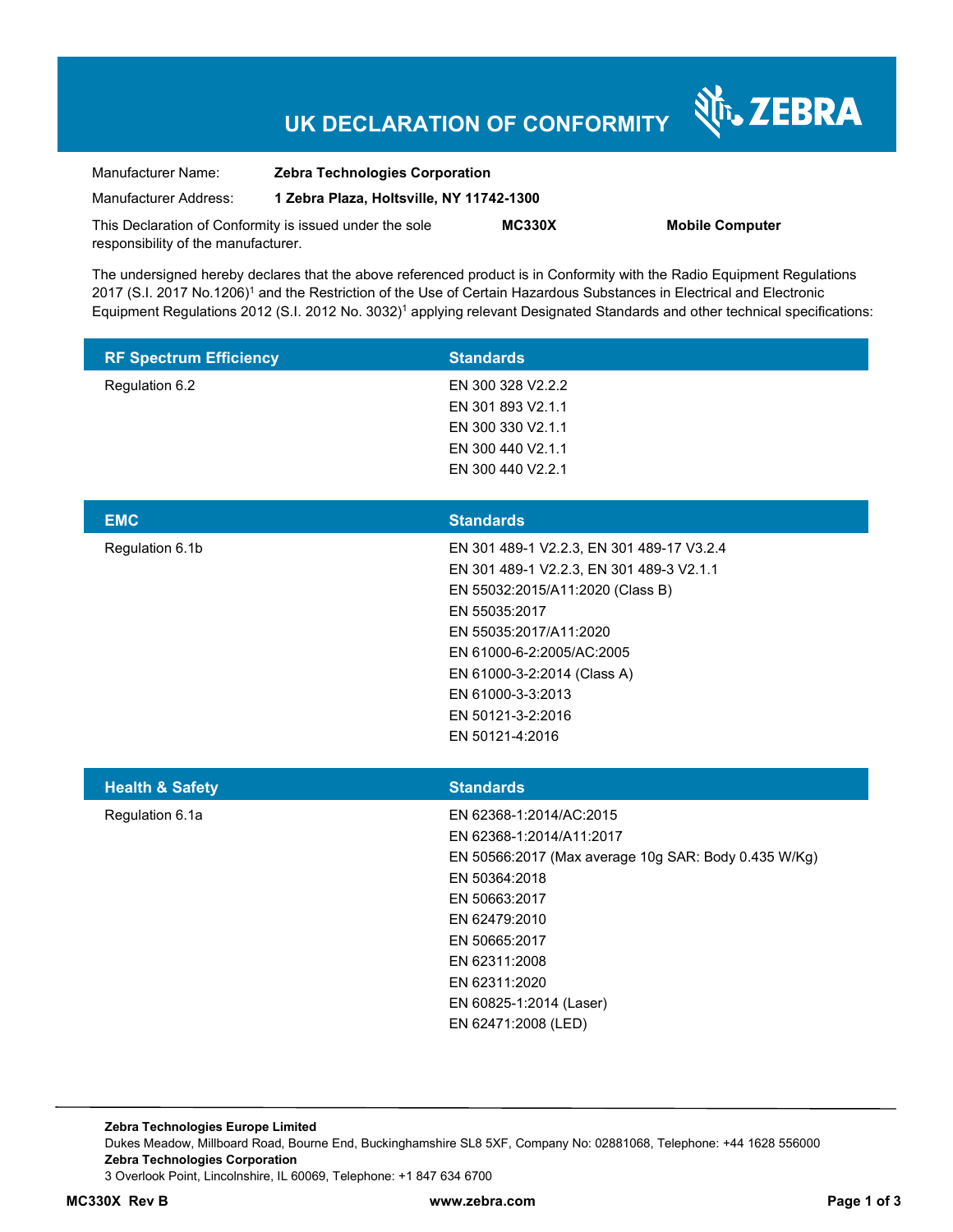### **UK DECLARATION OF CONFORMITY**



#### **Environmental Standards**

Restriction of the Use of Certain Hazardous Substances in Electrical and Electronic Equipment Regulations

EN 50581:2012 EN IEC 63000:2018

With regard to the Radio Equipment Regulations 2017 (S.I. 2017 No.1206)<sup>1</sup>, the conformity assessment procedure referred to in regulation 41(4)(a) and detailed in Schedule 2 has been followed.

1 As amended by applicable EU withdrawal legislation implemented at the time of issuing this declaration

#### **Signed on behalf of Zebra Technologies Corporation**

*(Signature of authorized person)* Marco Belli Rev: B Sr. Manager, Regulatory **Date: 23 November 2021** Place: Bourne End, UK